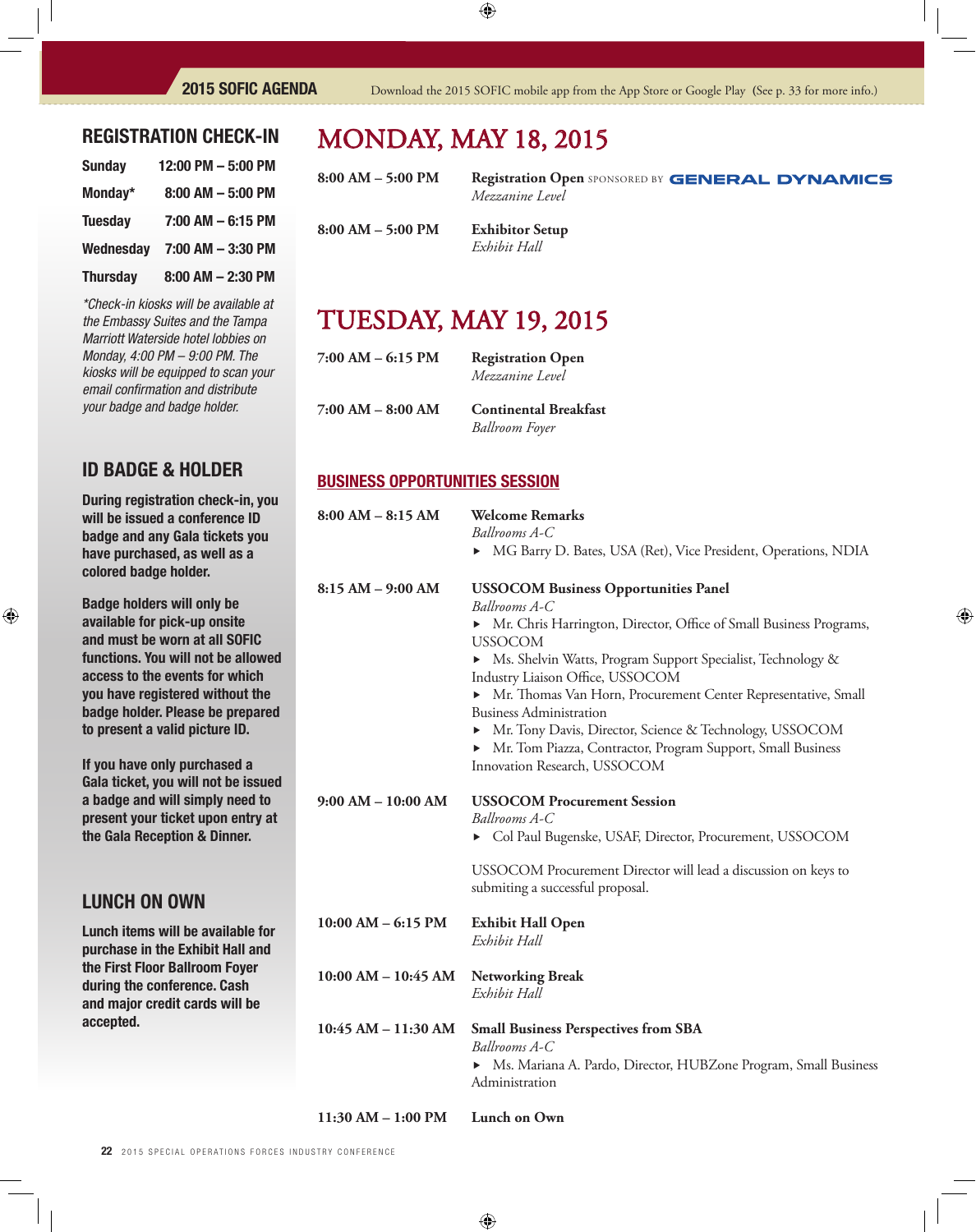## ATTIRE

Appropriate dress for this conference is business casual fo civilians and uniform of the day for military personnel.

### NDIA EVENTS

Please visit the NDIA website fo a complete listing of the events we offer.

NDIA website: www.ndia.org

Select: Meetings & Events Schedule of Events

### NDIA SUPPORTS THE SPECIAL OPERATIONS WARRIOR FOUNDATION

In lieu of Speaker gifts at 2015 SOFIC, a donation will be made to the Special Operations Warrio Foundation.

The Special Operations Warrior Foundation provides full scholarship grants and educational and family counseling to the surviving children of special operations personnel who die in operational or training missions, and immediate financial assistance to severely wounded special operations personnel and their families.

For additional information, please visit the Foundation website: www.specialops.org



#### OPENING GENERAL SESSION

| 0r | $1:00$ PM $-1:15$ PM  | <b>Conference Welcome Remarks</b><br>Ballrooms A-C<br>MG Barry D. Bates, USA (Ret), Vice President, Operations, NDIA<br>▶<br>Mr. James F. Geurts, Acquisition Executive, USSOCOM<br>▶                                                                                                                                                                                                                                                                                                                                                                                                                                                               |
|----|-----------------------|-----------------------------------------------------------------------------------------------------------------------------------------------------------------------------------------------------------------------------------------------------------------------------------------------------------------------------------------------------------------------------------------------------------------------------------------------------------------------------------------------------------------------------------------------------------------------------------------------------------------------------------------------------|
| r  | $1:15$ PM $- 2:45$ PM | <b>Commander &amp; SOF AT&amp;L Remarks</b><br>Ballrooms A-C<br>GEN Joseph L. Votel, USA, Commander, USSOCOM<br>Mr. James F. Geurts, Acquisition Executive, USSOCOM<br>▶                                                                                                                                                                                                                                                                                                                                                                                                                                                                            |
|    | $2:45$ PM $-3:30$ PM  | <b>Networking Break</b><br>Exhibit Hall                                                                                                                                                                                                                                                                                                                                                                                                                                                                                                                                                                                                             |
|    | $3:30$ PM $-3:35$ PM  | <b>Mayor Remarks</b><br>Ballrooms A-C<br>Mayor Bob Buckhorn, City of Tampa<br>▶                                                                                                                                                                                                                                                                                                                                                                                                                                                                                                                                                                     |
| σr | $3:35$ PM $-4:45$ PM  | <b>USSOCOM Theater Special Operations Command Panel</b><br>Ballrooms A-C<br>Maj Gen Gregory J. Lengyel, USAF, Commander, SOCEUR<br>COL Bob G. Bond, USA, Deputy Commander, SOCPAC<br>▶<br>MG Michael K. Nagata, USA, Commander, SOCCENT<br>▶<br>BG John Deedrick, Jr., USA, Commander, SOCKOR<br>▶<br>Col John E. Poast, USAF, Deputy Commander, SOCSOUTH<br>BG Donald C. Bolduc, USA, Commander, SOCAFRICA<br>▶<br>RADM Kerry M. Metz, USN, Commander, SOCNORTH<br>▶<br>USSOCOM Commanders will participate in panel discussions on key<br>acquisition, requirements, operations, and technology issues in the context<br>of theater SOF missions. |
|    | $4:45$ PM $-6:15$ PM  | Networking Reception SPONSORED BY LOCKHEED MARTIN<br>Exhibit Hall                                                                                                                                                                                                                                                                                                                                                                                                                                                                                                                                                                                   |

## WEDNESDAy, MAy 20, 2015

- **7:00 AM 3:30 PM Registration Open**  *Mezzanine Level*
- **7:00 AM 8:00 AM Continental Breakfast**

 *Ballroom Foyer*

**8:00 AM – 8:05 AM Administrative Remarks**

 *Ballrooms B-C*

MG Barry D. Bates, USA (Ret), Vice President, Operations, NDIA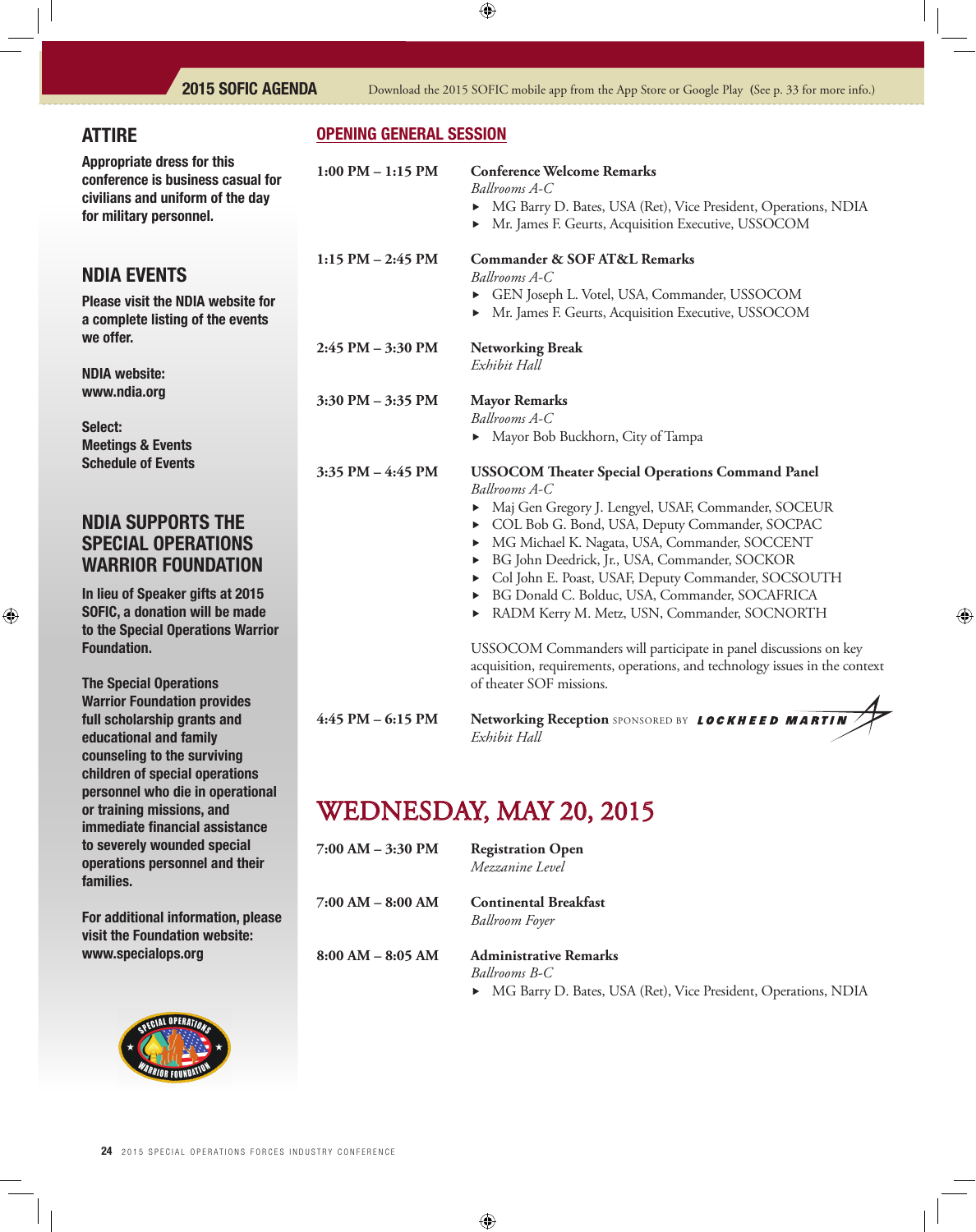and initiatives supporting Special Operations Forces.

| <b>SENIOR INDUSTRY</b><br><b>EXECUTIVE FORUM</b>                                                                        | $8:05 AM - 9:00 AM$     | USSOCOM Service Component & Sub-Unified Command Panel<br>Ballrooms B-C<br>> LTG Charles T. Cleveland, USA, Commander, USASOC                                                                                                                                                                                                                                                                                                                                                                                                             |
|-------------------------------------------------------------------------------------------------------------------------|-------------------------|------------------------------------------------------------------------------------------------------------------------------------------------------------------------------------------------------------------------------------------------------------------------------------------------------------------------------------------------------------------------------------------------------------------------------------------------------------------------------------------------------------------------------------------|
| <b>U.S. Special Operations</b><br>Commander, GEN Joseph L. Votel,<br><b>USA; Acquisition Executive,</b>                 |                         | RDML Brian L. Losey, USN, Commander, NAVSPECWARCOM<br>▶<br>Lt Gen Bradley A. Heithold, USAF, Commander, AFSOC<br>▶<br>MajGen Joseph L. Osterman, USMC, Commander, MARSOC                                                                                                                                                                                                                                                                                                                                                                 |
| Mr. James F. Geurts; and the<br><b>U.S. Special Operations Forces</b>                                                   |                         | Brig Gen Albert M. "Buck" Elton, II, USAF, Deputy Commander, JSOC                                                                                                                                                                                                                                                                                                                                                                                                                                                                        |
| <b>Component Commanders will</b><br>discuss with industry leaders<br>how USSOCOM and industry                           |                         | USSOCOM Commanders will participate in panel discussions on key<br>acquisition, requirements, operations, and technology issues in the<br>context of component and sub-unified SOF missions.                                                                                                                                                                                                                                                                                                                                             |
| can collaborate more closely<br>to provide Special Operations                                                           | $9:00$ AM $-9:15$ AM    | <b>Transition to Panel</b>                                                                                                                                                                                                                                                                                                                                                                                                                                                                                                               |
| <b>Forces around the world with</b><br>the capabilities and support they<br>need. Advanced registration is<br>required. | $9:00$ AM $-3:30$ PM    | <b>Exhibit Hall Open</b><br>Exhibit Hall                                                                                                                                                                                                                                                                                                                                                                                                                                                                                                 |
|                                                                                                                         | $9:00 AM - 10:00 AM$    | <b>USSOCOM ISR Roadmap</b><br>Rooms 18-19<br>Col Matthew D. Atkins, USAF, Chief, Intel Capabilities and<br>Requirements Division (J-24), USSOCOM                                                                                                                                                                                                                                                                                                                                                                                         |
|                                                                                                                         |                         | This Session will include a discussion of the current status of Intelligence,<br>Surveillance, and Reconnaissance (ISR) across the U.S. Special Operations<br>Command forces. It will focus on how USSOCOM has changed how it<br>thinks about various ISR capabilities and how this drives requirements and<br>resourcing decisions. The discussion will also include how the Command sees<br>its ISR posture in 2020 and some of the key game-changing technologies it's<br>seeking to improve the effectiveness of special operations. |
|                                                                                                                         | $9:15 AM - 10:30 AM$    | <b>USSOCOM Senior Enlisted Advisors Panel</b><br>Ballrooms B-C<br>CSM William F. Thetford, USA, Senior Enlisted Advisor, USSOCOM                                                                                                                                                                                                                                                                                                                                                                                                         |
|                                                                                                                         |                         | USSOCOM Senior Enlisted Advisor will lead a panel discussion identifying<br>how industry can partner to support SOF with balanced, focused, and<br>leading-edge technology and capability solutions for the future.                                                                                                                                                                                                                                                                                                                      |
|                                                                                                                         | $9:30$ AM $-11:00$ AM   | <b>Senior Industry Executive Forum</b><br>Rooms 10-12<br>Doors Open at 9:00 AM; Advanced Registration Required                                                                                                                                                                                                                                                                                                                                                                                                                           |
|                                                                                                                         |                         | Pre-approved industry CEOs, COOs, and Presidents are invited to<br>participate in a Senior Industry Executive Forum during SOFIC.<br>Advanced registration is required.                                                                                                                                                                                                                                                                                                                                                                  |
|                                                                                                                         | $10:30$ AM $- 11:15$ AM | Networking Break<br>Exhibit Hall                                                                                                                                                                                                                                                                                                                                                                                                                                                                                                         |
|                                                                                                                         | 11:15 AM - 12:15 PM     | <b>USSOCOM Science &amp; Technology Session:</b><br><b>Portfolio Review</b><br>Ballrooms B-C                                                                                                                                                                                                                                                                                                                                                                                                                                             |
|                                                                                                                         |                         | USSOCOM Science & Technology Director will provide a<br>comprehensive presentation of current science and technology projects                                                                                                                                                                                                                                                                                                                                                                                                            |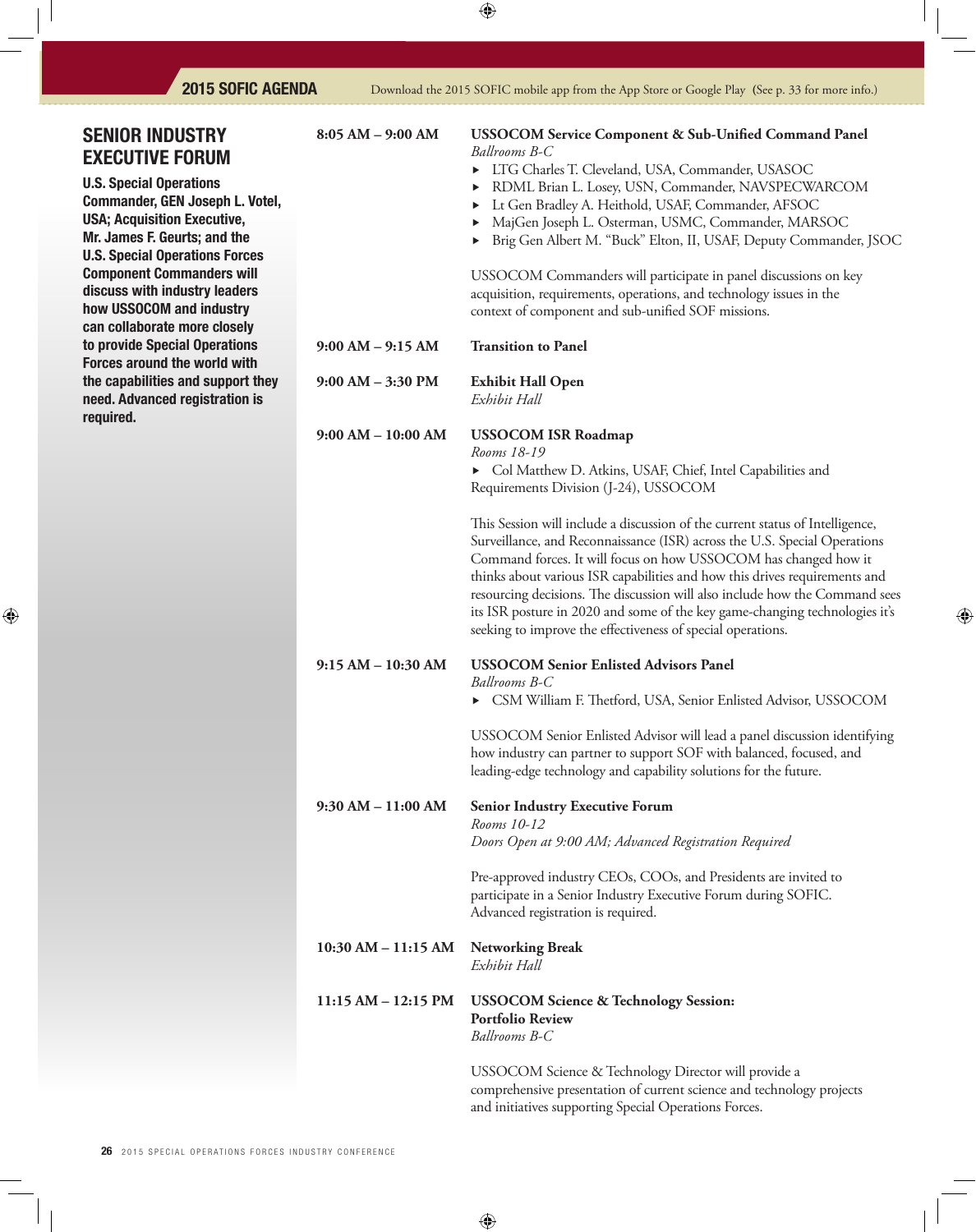| <b>USSOCOM PEO</b><br><b>CONCURRENT</b><br><b>BREAKOUT SESSIONS:</b>                                                                                                                                                                                                                             | $11:15 AM - 12:15 PM$ | Tactical Assault Light Operator Suit (TALOS) 5 Minute Solution<br><b>Sessions</b><br>Rooms 5-6                                                                                                                                                                                                             |
|--------------------------------------------------------------------------------------------------------------------------------------------------------------------------------------------------------------------------------------------------------------------------------------------------|-----------------------|------------------------------------------------------------------------------------------------------------------------------------------------------------------------------------------------------------------------------------------------------------------------------------------------------------|
| <b>PROGRAM-FOCUSED</b><br><b>PRESENTATIONS</b>                                                                                                                                                                                                                                                   |                       | Attendees will pitch creative solutions to the biggest problem sets in the<br>development of TALOS - an integrated combat suit for the future SOF<br>Operator.                                                                                                                                             |
| Wednesday, 1:30 PM - 2:30 PM                                                                                                                                                                                                                                                                     | 11:15 AM - 12:15 PM   | <b>USSOCOM PEO Concurrent Sessions:</b>                                                                                                                                                                                                                                                                    |
| Rooms 13-14: PEO Services<br>Battlestaff, J2, J3, J4, J5, J8, S0F AT&L, FMD,<br>JSOU, SOCS, SOFM                                                                                                                                                                                                 |                       | <b>Portfolio Reviews</b><br>Rooms 13-14, 15-16, 17, 18-19, 20-21, 22-23, 24-25                                                                                                                                                                                                                             |
| <b>Enterprise Training and Support</b><br>Preservation of the Force and Family (POTFF)                                                                                                                                                                                                           |                       | USSOCOM Program Executive Officers will provide comprehensive<br>presentations of current acquisition programs of record. These                                                                                                                                                                            |
| Rooms 15-16: PEO SRSE<br><b>Intelligence Systems</b><br><b>Rapid Capability Insertion</b>                                                                                                                                                                                                        |                       | presentations will detail the size, scope, and technology capabilities of the<br>kit, equipment, and systems used by Special Operations Forces.                                                                                                                                                            |
| <b>Sensitive Site Exploitation</b><br>Special Reconnaissance and Surveillance                                                                                                                                                                                                                    | 12:15 PM - 1:30 PM    | Lunch on Own                                                                                                                                                                                                                                                                                               |
| <b>Room 17: PEO Rotary Wing</b><br><b>Mission Equipment</b><br><b>Mobility</b><br><b>Silent Knight Radar</b>                                                                                                                                                                                     | 1:30 PM $-$ 2:30 PM   | <b>USSOCOM Science &amp; Technology Session:</b><br>Portfolio Review (Repeat of Morning Session)<br>Ballrooms B-C                                                                                                                                                                                          |
| <b>Training Systems</b><br>Rooms 18-19: PEO Fixed Wing<br><b>Demonstration Platform</b>                                                                                                                                                                                                          |                       | USSOCOM Science & Technology Director will provide a<br>comprehensive presentation of current science and technology projects<br>and initiatives supporting Special Operations Forces.                                                                                                                     |
| <b>Directed Energy</b><br>Grp 1-3 UAS Enabling System Technologies<br><b>Improved Survivability</b><br><b>Kinetic Effects</b><br><b>Mission Automation</b><br><b>Modular Payloads</b>                                                                                                            | $1:30$ PM $- 2:30$ PM | Tactical Assault Light Operator Suit (TALOS) 5 Minute Solution<br><b>Sessions</b><br>Rooms 5-6                                                                                                                                                                                                             |
| <b>Open Systems Architecture</b><br>Rooms 20-21: PEO SOF Warrior                                                                                                                                                                                                                                 |                       | Attendees will pitch creative solutions to the biggest problem sets in the<br>development of TALOS - an integrated combat suit for the future SOF<br>Operator.                                                                                                                                             |
| <b>Family of Special Operations Vehicles</b><br>Special Operations Forces Ammunition and<br>Weapons<br><b>Special Operations Forces Survival Support</b><br>and Equipment Systems                                                                                                                | 1:30 PM - 2:30 PM     | <b>USSOCOM PEO Concurrent Breakout Sessions:</b><br><b>Program-Focused Presentations</b><br>Rooms 13-14, 15-16, 17, 18-19, 20-21, 22-23, 24-25                                                                                                                                                             |
| Rooms 22-23: PEO Maritime<br><b>Naval Special Warfare Maritime-Shallow</b><br>Water Submersible and SEAL Delivery Vehicle<br>SOF AT&L Program Overview of Surface<br><b>Systems</b><br>SOF AT&L Program Overview of Undersea<br><b>Systems</b><br><b>Undersea SOF Mobility Maritime-Dry Dock</b> |                       | USSOCOM Program Executive Officers, Program Managers, and other<br>acquisition experts will provide detailed presentations on specific<br>USSOCOM program initiatives, challenges, and issues as they relate to<br>global acquisition, technology, and logistics support for Special Operations<br>Forces. |
| <b>Shelter</b>                                                                                                                                                                                                                                                                                   | 2:30 PM - 2:35 PM     | <b>Transition to Sessions</b>                                                                                                                                                                                                                                                                              |
| <b>Rooms 24-25: PEO C4</b>                                                                                                                                                                                                                                                                       |                       |                                                                                                                                                                                                                                                                                                            |

Enterprise Networks and MISO Systems Next Generation Infrastructure

Network Transport Tactical Communications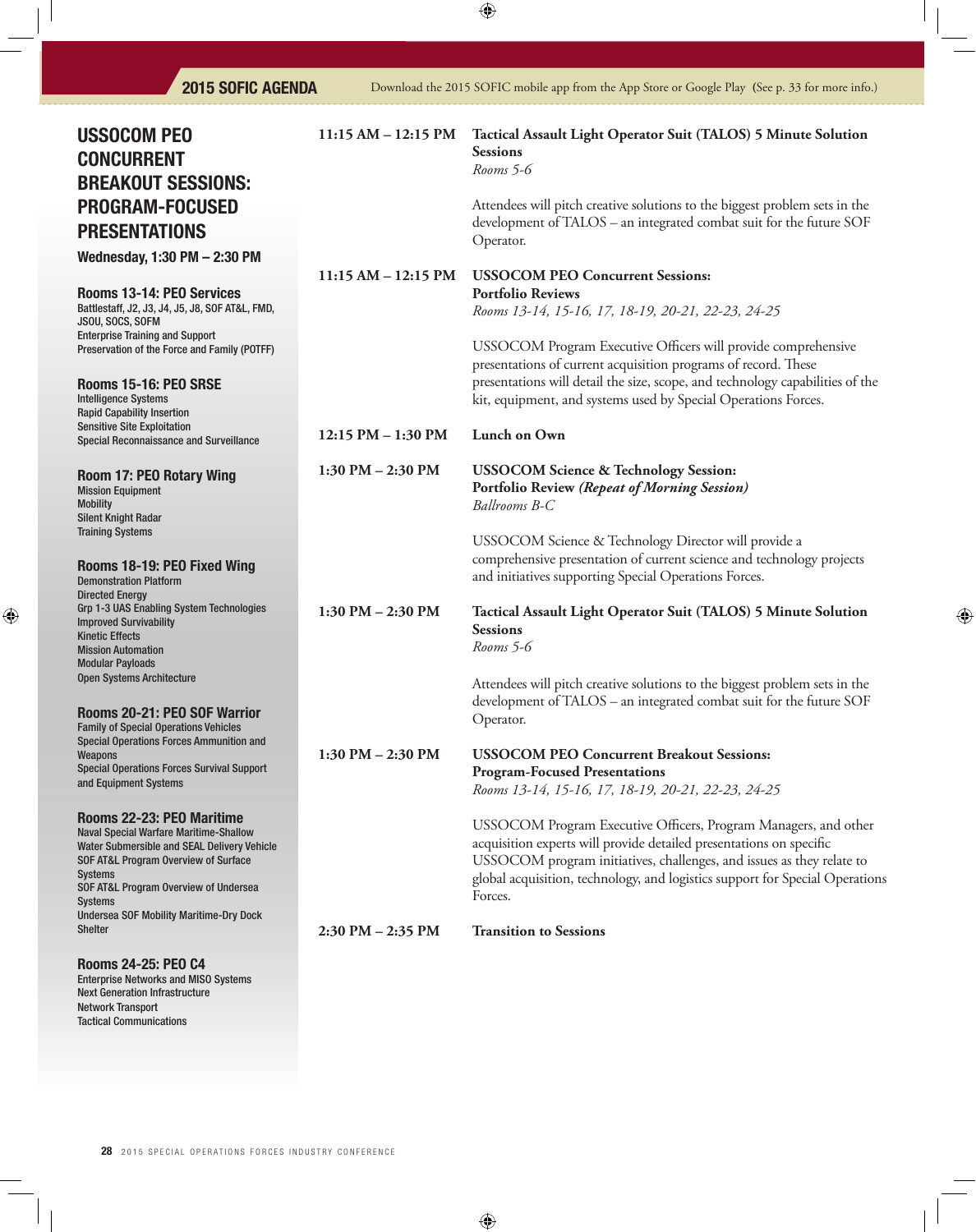| <b>2015 SOFIC AGENDA</b>                                                                                                                                                                       |                                     | Download the 2015 SOFIC mobile app from the App Store or Google Play (See p. 33 for more info.)                                                                                                                                           |
|------------------------------------------------------------------------------------------------------------------------------------------------------------------------------------------------|-------------------------------------|-------------------------------------------------------------------------------------------------------------------------------------------------------------------------------------------------------------------------------------------|
| <b>GALA DINNER ATTIRE</b><br><b>Civilian: Black Tie/Formal;</b><br><b>Evening Gown</b><br><b>Army: Blue Mess Evening Dress</b>                                                                 | 2:35 PM - 3:30 PM                   | <b>USSOCOM Logistics &amp; Sustainment Session</b><br>Ballrooms B-C<br>COL Steve Allen, USA, J4 Director, Logistics, USSOCOM<br>COL Luke Peterson, USA, Program Executive Officer, Special<br>Operations Forces Support Activity, USSOCOM |
| or Blue Army Service                                                                                                                                                                           |                                     | J4 will describe current initiatives to shape SOF logistics support to the                                                                                                                                                                |
| <b>Navy: Dinner Dress White Jacket</b>                                                                                                                                                         |                                     | Theater Special Operations Commands along with an overview of logistics                                                                                                                                                                   |
| <b>Air Force: Mess Dress</b>                                                                                                                                                                   |                                     | policies and expectations for the sustainment of Special Operations-Peculiar<br>end items. As the major Special Operations-Peculiar provider of end items to                                                                              |
| <b>Marine Corps: Evening Dress A/B</b><br>or Blue Dress A/B                                                                                                                                    |                                     | the Command, PEO SOFSA will define how its operations are nested into<br>J4's policies and how PEO SOFSA executes its mission to provide mission-<br>critical logistics support throughout USSOCOM.                                       |
| <b>Coast Guard: Formal Dress Blue</b>                                                                                                                                                          |                                     |                                                                                                                                                                                                                                           |
|                                                                                                                                                                                                | 2:35 PM - 3:30 PM                   | An Intro to the TALOS Software Development Kit (SDK) and                                                                                                                                                                                  |
| <b>USSOCOM SCIENCE &amp;</b><br><b>TECHNOLOGY SESSION:</b><br><b>ROUNDTABLE</b><br><b>DISCUSSIONS</b>                                                                                          |                                     | Architecture<br>Rooms 5-6<br>The TALOS Computing team will provide an intro to the TALOS SDK with<br>an interactive presentation.                                                                                                         |
| Thursday, 9:00 AM - 10:00 AM                                                                                                                                                                   | $6:00 \text{ PM} - 6:45 \text{ PM}$ | Gala Reception SPONSORED BY EVER VIGILANT<br>Tampa Marriott Waterside Hotel - Grand Ballroom Foyer<br>Gala Ticket Required                                                                                                                |
| <b>Ballrooms B-C</b><br><b>Roundtable Discussions Methodology</b><br><b>S&amp;T Broad Agency Announcement/Small</b><br><b>Business Innovation Research</b><br><b>Technical Experimentation</b> | 6:45 PM - 7:00 PM                   | <b>Transition to Gala Dinner</b><br>THE VALUE OF PERFORMANCE.                                                                                                                                                                             |
| <b>Technology Discovery</b>                                                                                                                                                                    | $7:00$ PM $-$ 10:00 PM              | Gala Dinner SPONSORED BY NORTHROP GRUMMAN<br>& Awards Presentation<br>Tampa Marriott Waterside Hotel - Grand Ballroom<br>Gala Ticket Required                                                                                             |

Hon. James R. Clapper, Director of National Intelligence

# THURSDAY, MAY 21, 2015

| $8:00 AM - 2:30 PM$  | <b>Registration Open</b><br>Mezzanine Level                                                                                                    |
|----------------------|------------------------------------------------------------------------------------------------------------------------------------------------|
| $8:00 AM - 9:00 AM$  | <b>Continental Breakfast</b><br><b>Ballroom Foyer</b>                                                                                          |
| $9:00 AM - 1:00 PM$  | <b>Exhibit Hall Open</b><br>Exhibit Hall                                                                                                       |
| $9:00 AM - 10:00 AM$ | <b>USSOCOM Science &amp; Technology Session:</b><br><b>Roundtable Discussions</b><br>Ballrooms B-C                                             |
|                      | USSOCOM Science & Technology Director and<br>different, simultaneous roundtable discussions of<br>Technology Discovery Technical Experimentati |

and staff will hold three on the following topics: Technology Discovery, Technical Experimentation, and S&T Broad Agency Announcement/Small Business Innovation Research. Participants will have the ability to switch to another S&T roundtable discussion topic area in 20-minute increments to allow participation in all three of the S&T roundtable discussions.